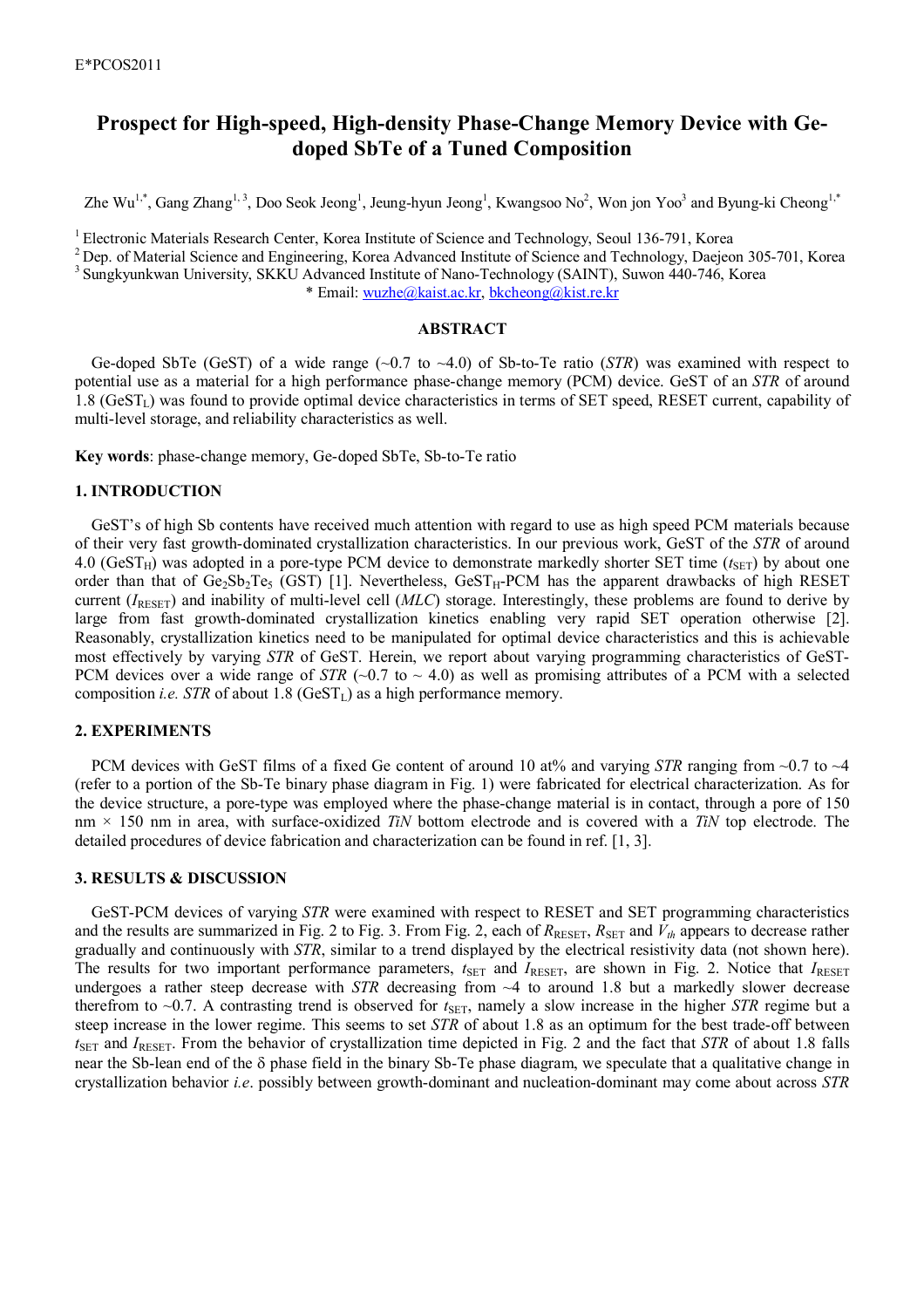of around 1.8 so as to affect  $t_{\text{SET}}$  and  $I_{\text{REST}}$  differently in both regimes of *STR*. For the higher *STR* regime where growth-dominant crystallization prevails, we have recently shown that reduction in  $I_{\text{RESFT}}$  with decreasing *STR* can be mostly accounted for by diminished regrowth of crystalline surroundings during melt-quenching. Promising device characteristics of *STR* of 1.8 (GeST<sub>L</sub>) are summarized in Fig. 4 to Fig. 6. From Fig. 4(a) and 4(b), notice that  $I_{\text{REST}}$  of GeST<sub>L</sub>-PCM is comparable to that of GST-PCM while  $t_{\text{SET}}$  remains much shorter. With regard to reliability, GeST<sub>L</sub>-PCM shows repeatable RESET/SET operations for more than 10<sup>7</sup> cycles while maintaining an R<sub>RESET</sub>/R<sub>SET</sub> ratio of over 100 (not shown). The extrapolated data retention time of  $GeST_L$ -PCM is around 10 years at the temperature of 117 <sup>o</sup>C, corresponding to activation energy  $(E_a)$  of 3.07 eV (Fig. 5(a)). This is superior to the reported retention characteristics of GST-PCM (10 years at  $85^{\circ}$ C, with  $E_a$  of 2.1 eV). GeST<sub>L</sub>-PCM is also shown to have better stability with time *viz.* smaller  $R_{\text{RESET}}$  drift coefficient than that of GST-PCM (Fig. 5(b)). Finally, multi-level operation (*MLC*) is accomplishable with  $GeST_L-PCM$  (unlike with  $GeST_H-PCM$ ) by modulated current method as shown in Fig. 6 due to its slower recrystallization rate enabling an effective control of the size of the amorphous region.



# **4. CONCLUSION**

GeST of a lower Sb-to-Te ratio (about 1.8) is a reliable phase-change material of much promise for high speed and high density non-volatile memory application.

## **REFERENCES**

[1] S. Lee et. al., "Demonstration of a reliable high speed phase-change memory using Ge-doped SbTe", J. Electrochem. Soc. **156,** H612 (2009).

[2] Z. Wu et. al., "Controlled Recrystallization for Low-current RESET Programming Characteristics of Phase-change Memory with Ge-doped SbTe", unpublished.

[3] Z. Wu et. al., "Improved stability of a phase change memory device using Ge-doped SbTe at varying ambient temperature" *Appl. Phys. Lett*., **96**, 133510 (2010).